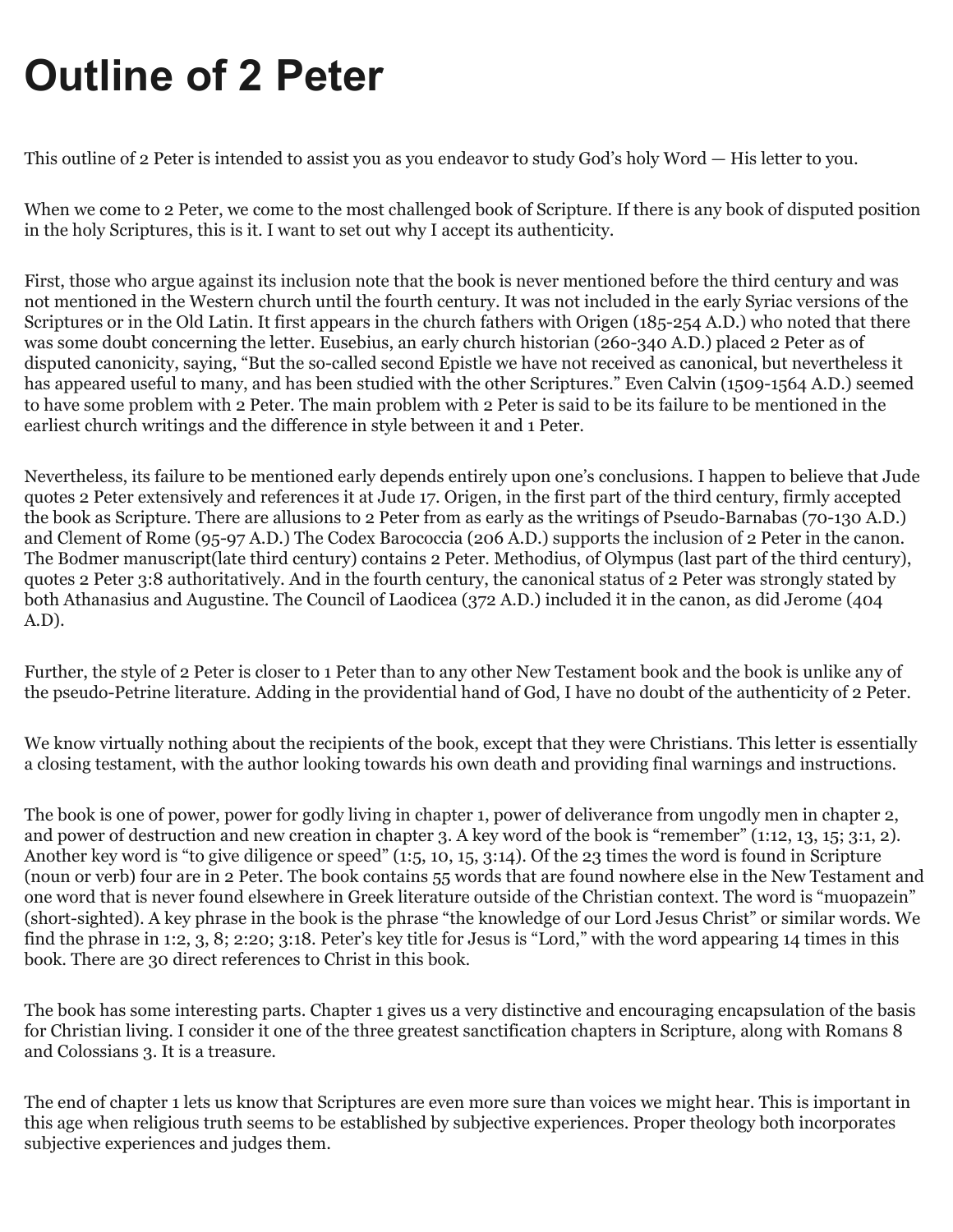2 Peter 2:1 tells us in a very clear statement that even the false prophets have been bought by Christ. They are redeemed, though not saved. But verse 9 tells us that the Lord knows how to deliver the godly.

Chapter 3 references the writings of Paul as Scripture, an amazing statement, and one of only a few places where the New Testament references other New Testament books as Scripture. Apparently, by the time of the writing of 2 Peter, there was in circulation among the churches a body of Pauline writings that were considered to be equal to the Old Testament scriptures.

Finally, it is good to note that Scriptural faith does not require us to check our minds at the door. Peter's usage of a heightened form of the word "knowledge" ties Colossians in being the most used among New Testament books (4 out of 20 times in the New Testament). This is a book for the mind as well as for the soul.

**Date:** 64 A.D.

### **I. Introduction 1:1-2**

### **II. The True 1:3-21**

- A. In Christian Living 1:3-11
	- 1. Life and godliness are ours now 1:3-4
		- a. Found in His power 1:3
		- b. Based upon His promises 1:4
	- 2. Life is to be lived with diligence 1:5-11
		- a. Building the right attributes 1:5-7
		- b. Differentiating between fruit and error 1:8-9
		- c. Leading to eternal hope 1:10-11
- B. In Remembering 1:12-15
- C. In the Assurance of the Witness 1:16-21
	- 1. The witness of the apostles 1:16-18
	- 2. The witness of Scriptures 1:19-21

# **III. The False 2**

- A. The Past Examples 2:1-11
	- 1. The false prophets 2:1-3
	- 2. The angels 2:4
	- 3. The time of Noah 2:5
	- 4. Sodom and Gommorah 2:6
	- 5. The Deliverance of Lot 2:7-8
	- 6. The Deliverance of the godly 2:9-11
- B. The Present Evil 2:12-22
	- 1. Creatures of desire, not knowledge 2:12-14